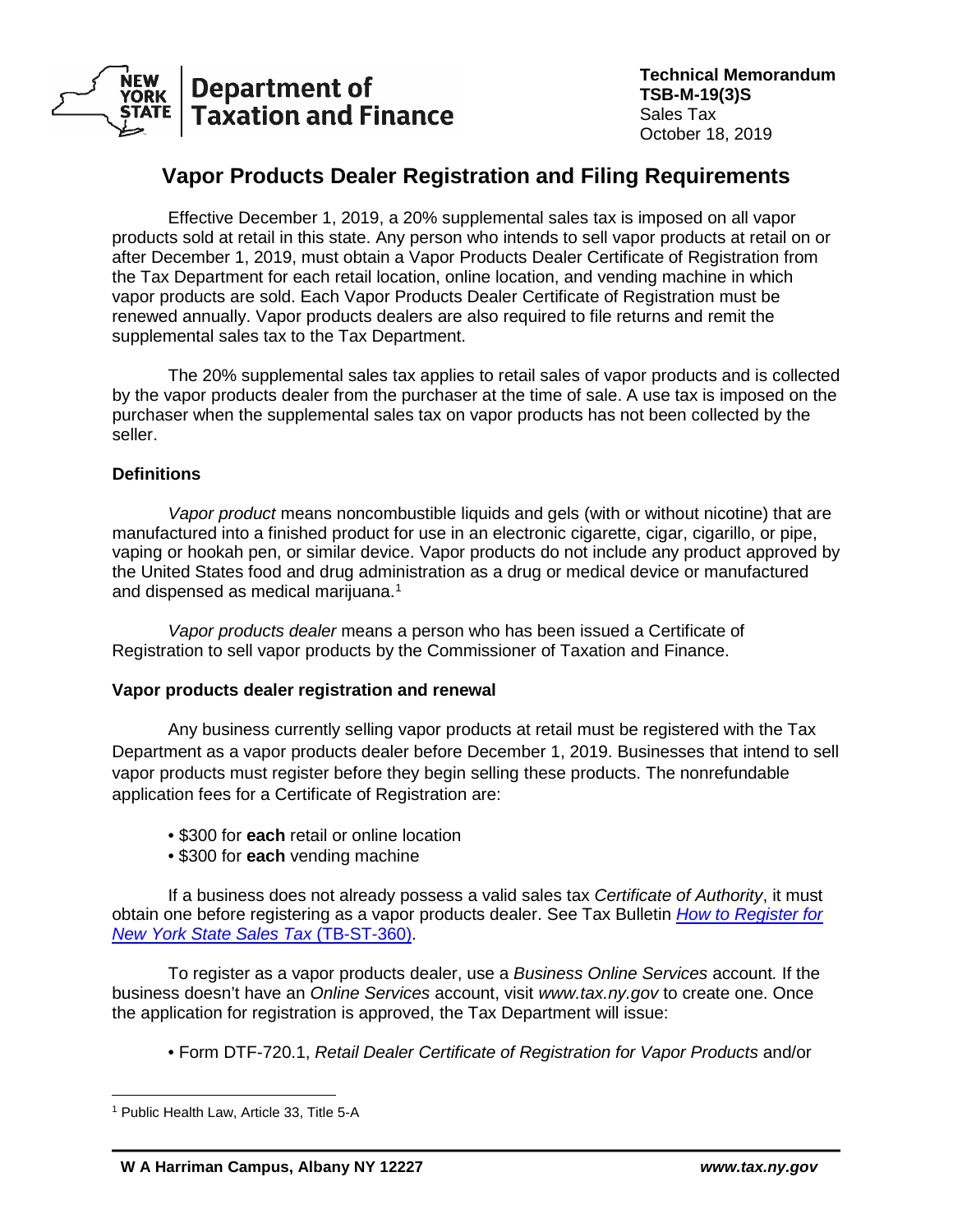• Form DTF-721.1, *Vending Machine Registration Certificate for Vapor Products* (collectively*,* Vapor Products Dealer Certificate of Registration)*.*

A Vapor Products Dealer Certificate of Registration must be publicly displayed in each place of business, or affixed to the vending machine, where vapor products are sold at retail. It is not assignable or transferable. A Vapor Products Dealer Certificate of Registration must be destroyed immediately when the vapor products dealer ceases doing business or never begins business.

A Vapor Products Dealer Certificate of Registration is valid for the calendar year for which it is issued, unless it is suspended or revoked. It must be renewed annually and applications for renewal must be filed on or before September 20 of each calendar year. There is a \$300 nonrefundable application renewal fee for each retail location, online location, and vending machine.

If the information reported in connection with a Vapor Products Dealer Certificate of Registration changes, the business is required to update the information in its *Business Online Services* account by the last day of the month in which the change occurred.

**Note:** If a person sells cigarettes and tobacco products, they must also register as a vapor products dealer if making retail sales of vapor products. A Retail Dealer Certificate of Registration and/or Vending Machine Registration Certificate for cigarettes and tobacco products does not allow a person to sell vapor products.

#### **Denial, suspension, or revocation of a Vapor Products Dealer Certificate of Registration**

An application for a Vapor Products Dealer Certificate of Registration may be denied, or a Vapor Products Dealer Certificate of Registration may be suspended or revoked if an applicant or vapor products dealer:

- has a past-due tax liability that is fixed and final;
- has a Vapor Products Dealer Certificate of Registration or any license or registration issued under the Tax Law that was revoked and that revocation occurred within one year from the date on its application for registration;
- has been convicted of a crime under the Tax Law and that conviction occurred within one year from the date on the application for registration;
- has willfully failed to file a return or report related to retail sales of vapor products required under Article 28-C of the Tax Law;
- willfully files, causes to be filed, gives or causes to be given a report, return, certificate, or affidavit required under Article 28-C of the Tax Law that is false;
- has willfully failed to collect, truthfully account for or pay over any tax imposed under Article 28-C of the Tax Law; **or**
- occupies a place of business at the same location as a vapor products dealer whose registration was revoked and that revocation is still in effect, unless the applicant or vapor products dealer demonstrates to the Tax Department that the business or location was acquired through an arm's length transaction as described in Tax Law § 480-a.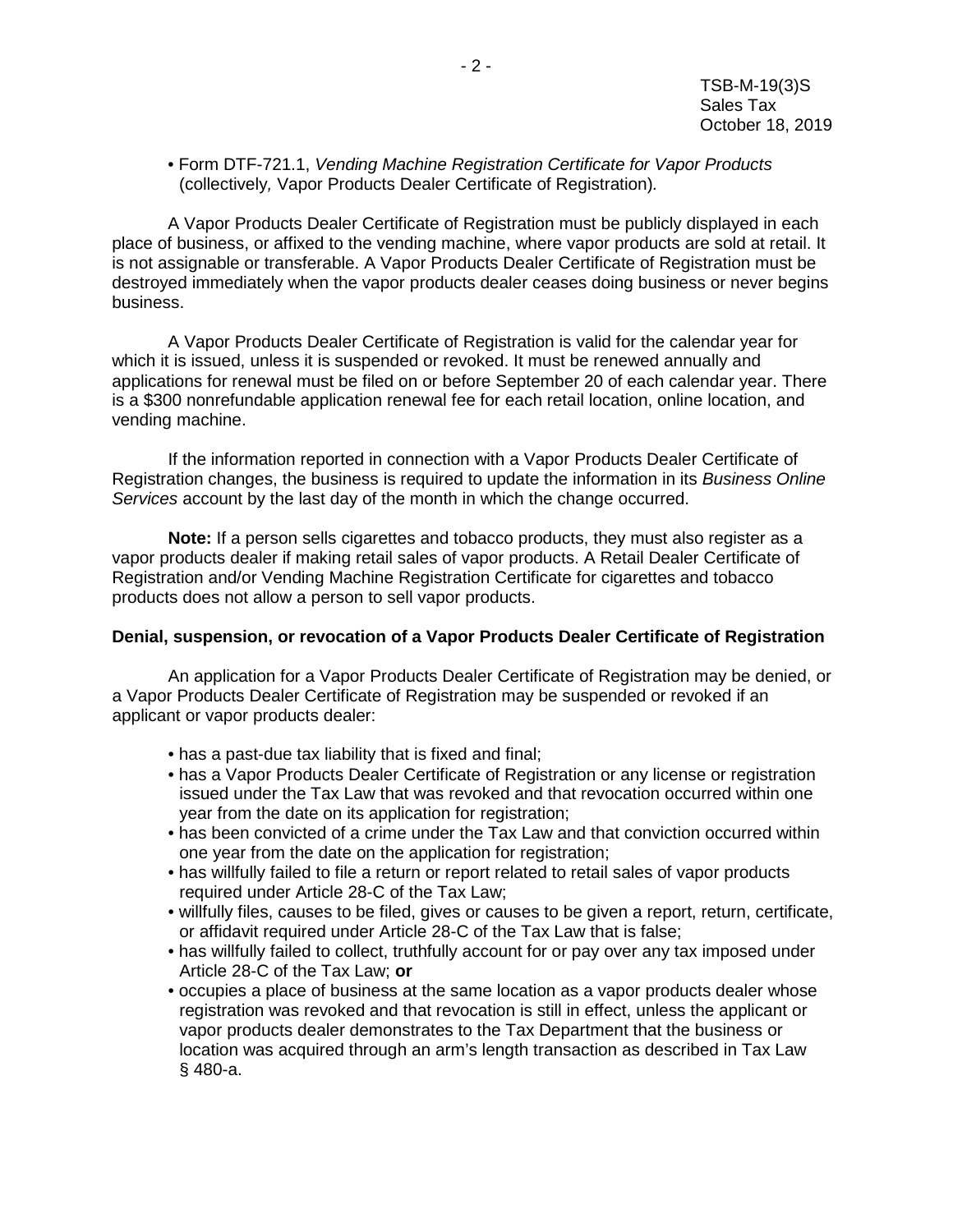If the Tax Department suspends or revokes a Vapor Products Dealer Certificate of Registration, the certificate is null and void and must be immediately destroyed. Also, the retail location where the Vapor Products Dealer Certificate of Registration was issued must immediately stop selling vapor products in this state.

In addition, the Tax Department may refuse, cancel, or suspend a Vapor Products Dealer Certificate of Registration if the Tax Department is directed to do so by a public health enforcement officer.

## **Penalties for certain retail sales**

Any person, including a vapor products dealer, that sells vapor products at an unregistered location or while a registration for such retail location is suspended or revoked, may be subject to a civil fine and suspension or revocation of one or more of its Vapor Products Dealer Certificate(s) of Registration. The following penalties per violation may apply:

- First violation: A civil fine of not less than \$5,000 and not more than \$25,000 and suspension of a Vapor Products Dealer Certificate of Registration for a period of not more than 6 months.
- Second or subsequent violation within 3 years of a prior violation: A civil fine of not less than \$10,000 and not more than \$35,000 and suspension of a Vapor Products Dealer Certificate of Registration for up to 36 months.

If a third violation occurs within 5 years of a prior violation, the Tax Department may refuse to issue a Vapor Products Dealer Certificate of Registration and/or revoke all Vapor Product Dealer Certificate(s) of Registration issued to each place of business owned or operated by the vapor products dealer, for a period of up to 5 years.

# **Recordkeeping and filing returns**

A vapor products dealer has all the same obligations and rights as a sales tax vendor, including but not limited to:

- obtaining a *Certificate of Authority*
- collecting tax, filing returns, and remitting tax due
- the right to accept a certificate or other documentation substantiating an exemption or exclusion from tax; and
- the right to receive a refund as authorized by the Tax Law

The supplemental sales tax on vapor products must be reported and paid with the applicable sales tax return.

## **Use Tax**

A 20% use tax is imposed (unless an exemption applies) when the supplemental sales tax has not been paid on:

• retail purchases of vapor products, including the use of vapor products purchased for resale but not subsequently resold, or